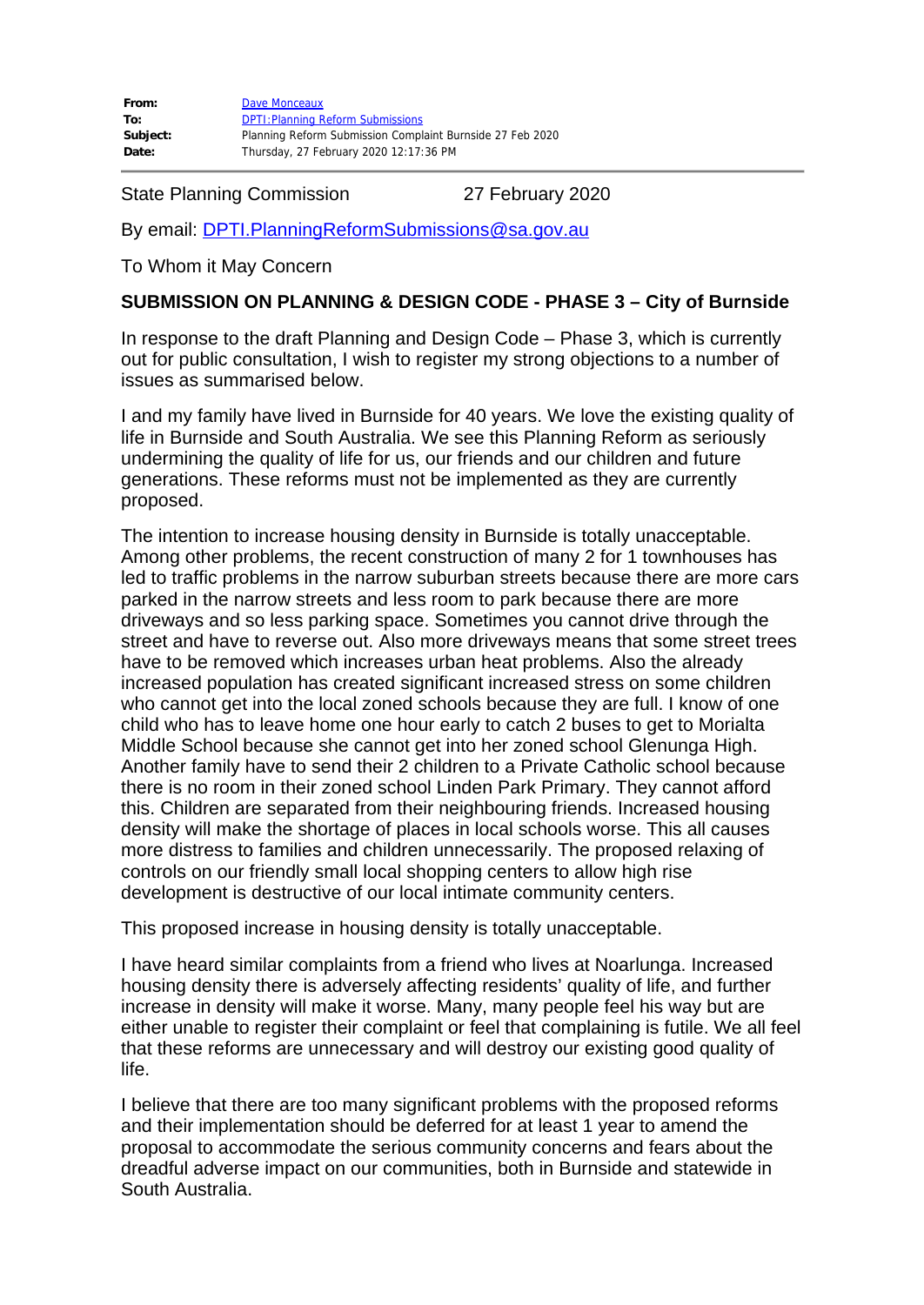1. General Neighbourhood Zone and Housing Diversity Zone:

The draft Code places some areas of the City of Burnside's in the General Neighbourhood Zone and the Housing Diversity Zone. The policy in these new zones is at odds with current zone policy and allows for a greater intensity of development than existing. The current zones focus on preserving character rather than accommodating change and infill and do not envisage a greater range and intensity of development than currently exists. I request that you move all residential areas to the Suburban Neighbourhood Zone with TNVs to match existing conditions.

# 2. All Existing Residential Areas

a) Non-Residential land use: Currently in our council's residential areas, shops, offices and educational establishments are non-complying. In the new Code existing residential areas will allow these non-residential uses which will adversely impact traffic, parking, noise, neighbour's amenity and the character of our suburbs. This is unacceptable. All uses which are currently non-complying in our residential areas (eg. office and shop) should be "restricted development". Alternatively, a new zone should be created purely for residential land use.

b) Siting and Setbacks: Under the Code, building setbacks from side and rear boundaries will noticeably decrease, particularly at upper levels. This is unacceptable and will severely impact amenity and privacy. Existing siting, setback and floor area criteria should be maintained throughout all our residential areas.

c) Density and Allotment Sizes: The draft Code contains a number of errors and omissions. It is important that current minimum allotment sizes, heights and frontage widths match existing.

## 3. Historic Area Overlay

The lack of identification of Contributory Items in the Code, by either a map or list of addresses, will create uncertainty and confusion for owners, neighbours and prospective buyers. Existing protections and identification of Contributory Items should be maintained.

## 4. Commercial Centres

The Code places large scale centres in the same zone as small local shops, allowing large scale development and more intensive land uses throughout all these areas. This is inappropriate. A hierarchy of centres should be maintained. Additional zone(s) are needed to cater for the lower intensity local centres, particularly in older established areas.

## 5. Public Notification

The Code should reflect our council's current Development Plan policy with respect to the notification of neighbours and the public. The Code should include notification for all development that increases development intensity, including additional dwellings on the site, two storey development, earthworks where new dwelling is located 600mm above ground level, and change of use from residential to non-residential.